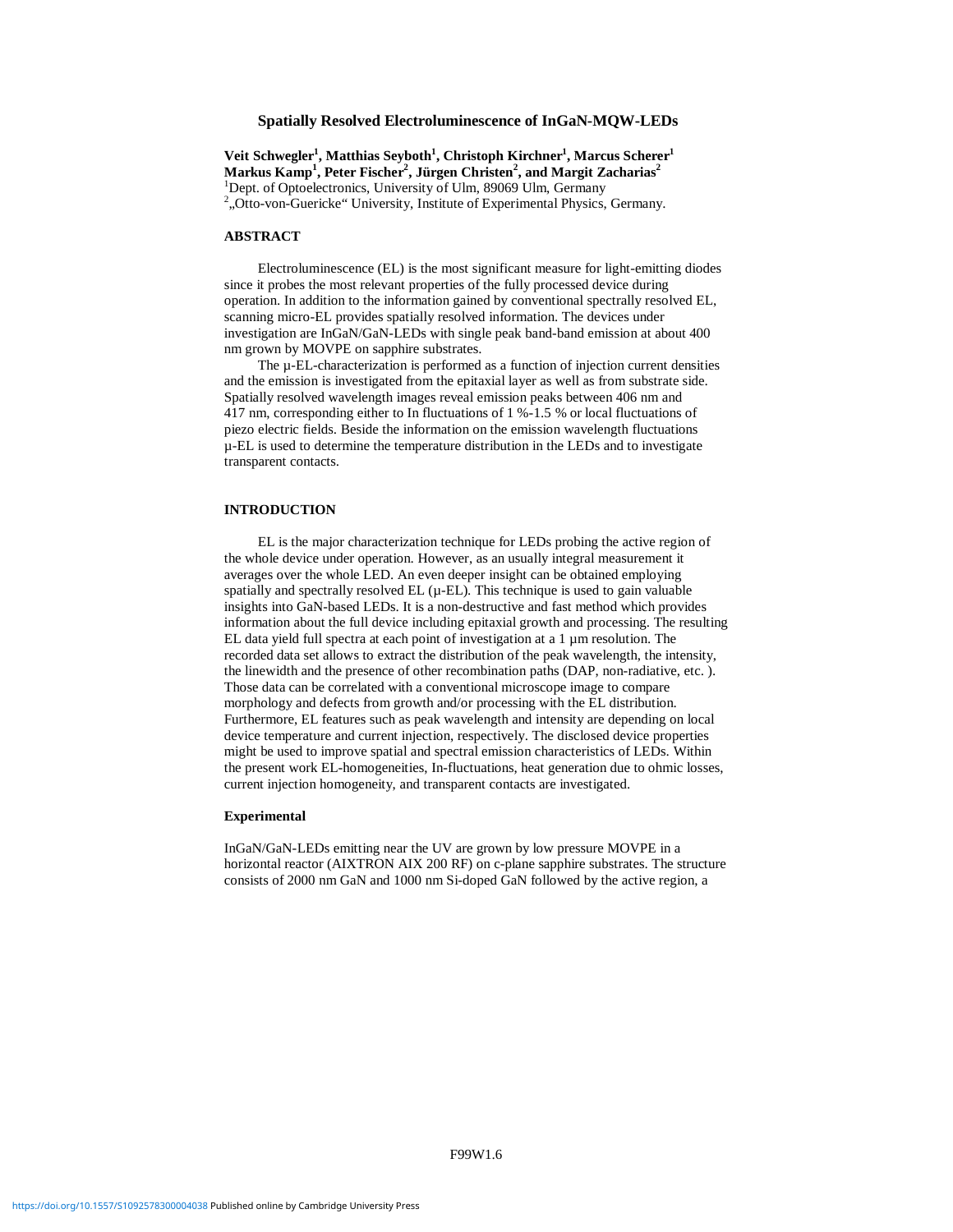100 nm Mg-doped Al<sub>0.08</sub>Ga<sub>0.92</sub>N layer, and finally 300 nm p-doped GaN. The active region containes either a 50 nm thick  $In<sub>0.09</sub>Ga<sub>0.91</sub>N-layer$  (double heterostructure) or 3 periods of  $In_{0.09}Ga_{0.91}N/GaN$  (MOW structure). Conventional photolithography is used to define the mesa structure. Chemically-assisted ion-beam etching (CAIBE) transferred the pattern using a conventional photoresist mask. A second lithographic step defines the n- and p-contact area, using lift-off technique and subsequent Ni/Au metallization for ohmic contact formation. The resulting LEDs reveal narrow dominating peak emission at about 400-410 nm. The devices have series resistances of approximatly 30  $\Omega$ .

The spatially resolved  $\mu$ -EL system is based on an optical microscope using UVtransparent lenses with a long working distance and computer controlled scanning stages. A DC-motor driven scanning stage enables the scanning with a resolution of 250 nm. The µ-EL is spatially resolved detected. For µ-EL an overall spatial resolution of 1 µm is obtained. The electroluminescence is dispersed in a 0.5 m spectrometer and detected by a liquid nitrogen cooled Si-CCD camera. The spectral resolution for  $\mu$ -EL measurements reported here is 0.5 nm. All  $\mu$ -EL measurements are performed at room temperature. LEDs are investigated from both the p-contact- and substrate-side (hereafter called front- and backside). A complete spectrum is recorded at each pixel  $(x, y)$  and stored during the scanning over 128 x 100 pixels. Typical examples of extracted information are local EL spot spectra, EL wavelength images in a certain window, i.e. mappings of the local emission peak wavelength, as well as sets of EL intensity images. For the µ-EL measurements also cf. [1].

### **RESULTS AND DISCUSSION**

Figure 1 shows the comparison of a DH and MQW LED,revealing a major difference in the epitaxial quality of the active region and the subsequently grown p-AlGaN barrier layer. Figures 1a-f correspond to an imperfect DH-LED, whereas Figures 1g-l show results obtained from an improved MQW-LED. The micrographs of both circular LEDs are given in Figure 1a and 1g, showing the inner, non-transparent pcontact with the bondwire and the surrounding n-contact metallization. The integral EL spectra are given in Figures 1b and 1h. The DH-LED with the insufficient active region reveals a double peak EL where the emission at 400 nm is from the InGaN-layer and the EL at 440 nm originates from recombination within the p-GaN layer. Figure 1c shows the spatial distribution of the EL intensity from the InGaN ( $\lambda = 380-420$  nm), whereas Figure 1d maps the emission intensity at about 440 nm (p-GaN) which is signifcantly more homogenously distributed. The peak emisson wavelength distribution is depicted in Figure 1e and 1f. Again the lower wavelength emission is more homogeneously distributed. The InGaN related emission (Figure 1e) reveals a certain inhomogeneity over the device. The observed wavelengths correspond to In-contents between 6-9%, using a bowing parameter of 3.2 eV. Since In-fluctuations are present but only of minor significance, the device is most severly limited by the inhomogenous intensity of the InGaN/GaN EL as can be seen from Figure 1c.

Once the quality of the InGaN/AlGaN active region is improved single peak emission is obtained (Fig. 1h). Figures 1i and 1j show the measured EL at current densities of 27 and 318 A/s, respectively. For the lower current densities the µ-EL reveals a uniform distribution of the EL intensity (1i) and the wavelength (1k). For higher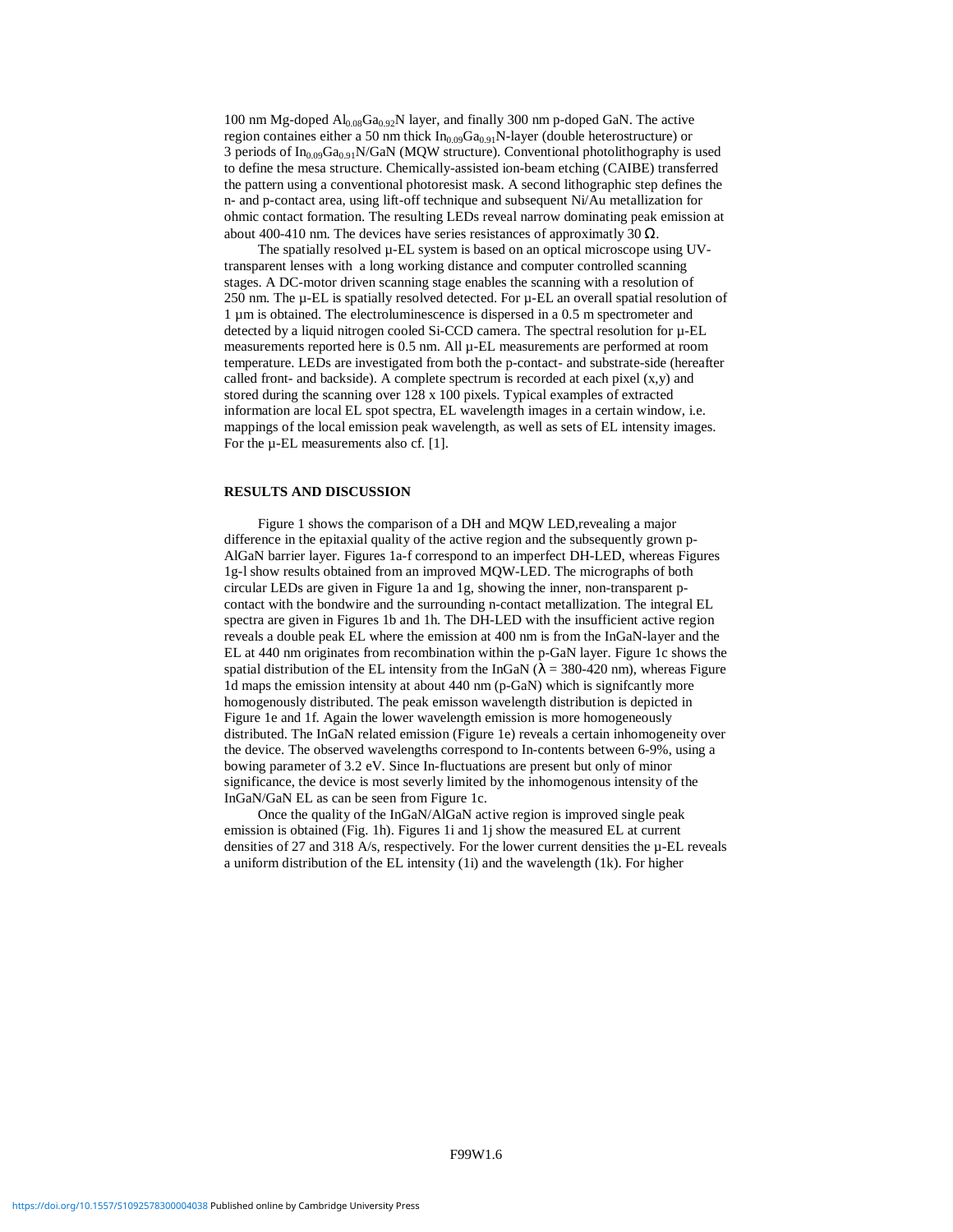

*Figure 1 Micrographs (1a, 1g) and integral EL spectra (1b, 1h) of imperfect and improved LEDs, respectively. EL intensity distributions (1c, 1d, 1i and 1j) and wavelength distributions (1e, 1f, 1k and 1l) reveal strong differences between the LEDs related to the epitaxial quality*.

current densities a localization of highest intensity at the mesa area takes place (Figure 1j). Low In fluctuations from 0.09 to 0.11 are found evidencing the good chemical uniformity of the InGaN layer (Figure 1l).

Spatial temperature distributions can be derived from  $\mu$ -EL by fits to the spatially resolved spectra [2]. Figure 2 shows this examplarily at three points taken from the backside of the MQW-LED. The impact of such a temperature distribution can be seen at the wavelength image in Figure 2. A redshift beneath the p-contact due to increased temperature by elevated current density is observable. Heat drain effects of the bondwire can also be identified. For a more extended discussion of temperature distributions in InGaN MQW-LEDs cf. [3].

Transparent contacts are employed in LED technology to combine homogeneous current injection with good outcoupling efficiency. Therefore the contact geometry has to achieve homogeneous current injection with lowly absorbing materials. Figure 3 shows a transparent contact (Ni/Au 2 nm/6 nm) on the p-GaN of a LED. Although the spatial distribution of wavelength maxima seems quite homogeneous, the integral intensity distribution reveals a strongly increased EL-intensity at the mesa edge next to the n-contact which is also clearly visible in the intensity linescan. This can be explained by the different resistances of metal layer and n-GaN leading to a current flow pattern minimizing the overall resistance of the device. An additional high-resistivity undoped GaN layer between the active layer and the contact layer should spread the current more uniformly [4].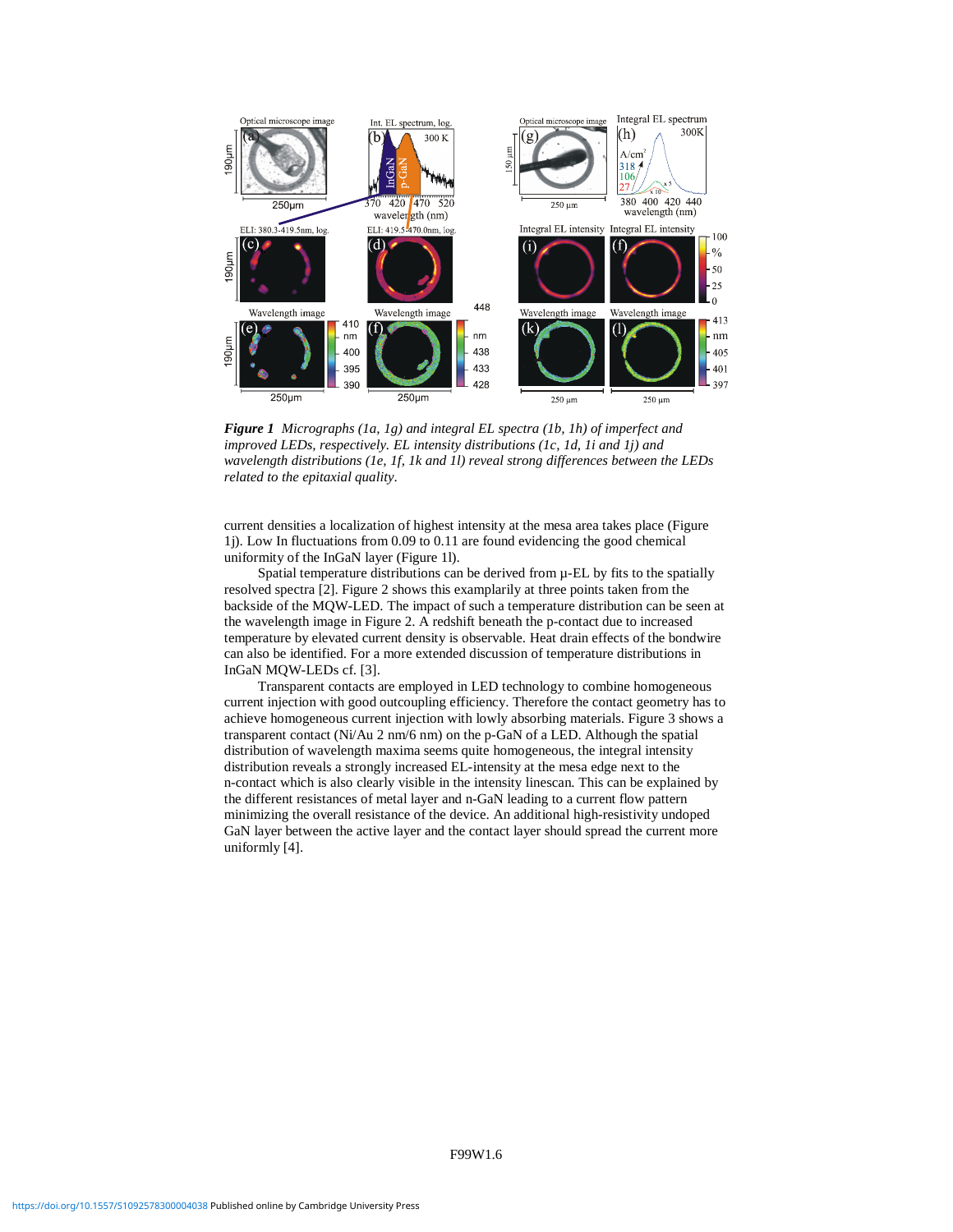

*Figure 2 EL intensity distribution at j=320 A/cm-2 (2b) and local temperatures derived using spectral fits to local spectra (2a). The EL wavelength distribution (2d) reveals the highest temperature (longest wavelength) beneath the p-contact.The bondwire (2c) acts as heat drain as can be seen from shorter wavelengths.*



*Figure 3 LED with transparent contact (including grid-shaped contact-enforcement) showing inhomogeneous brightness due to inhomogeneous current injection.*